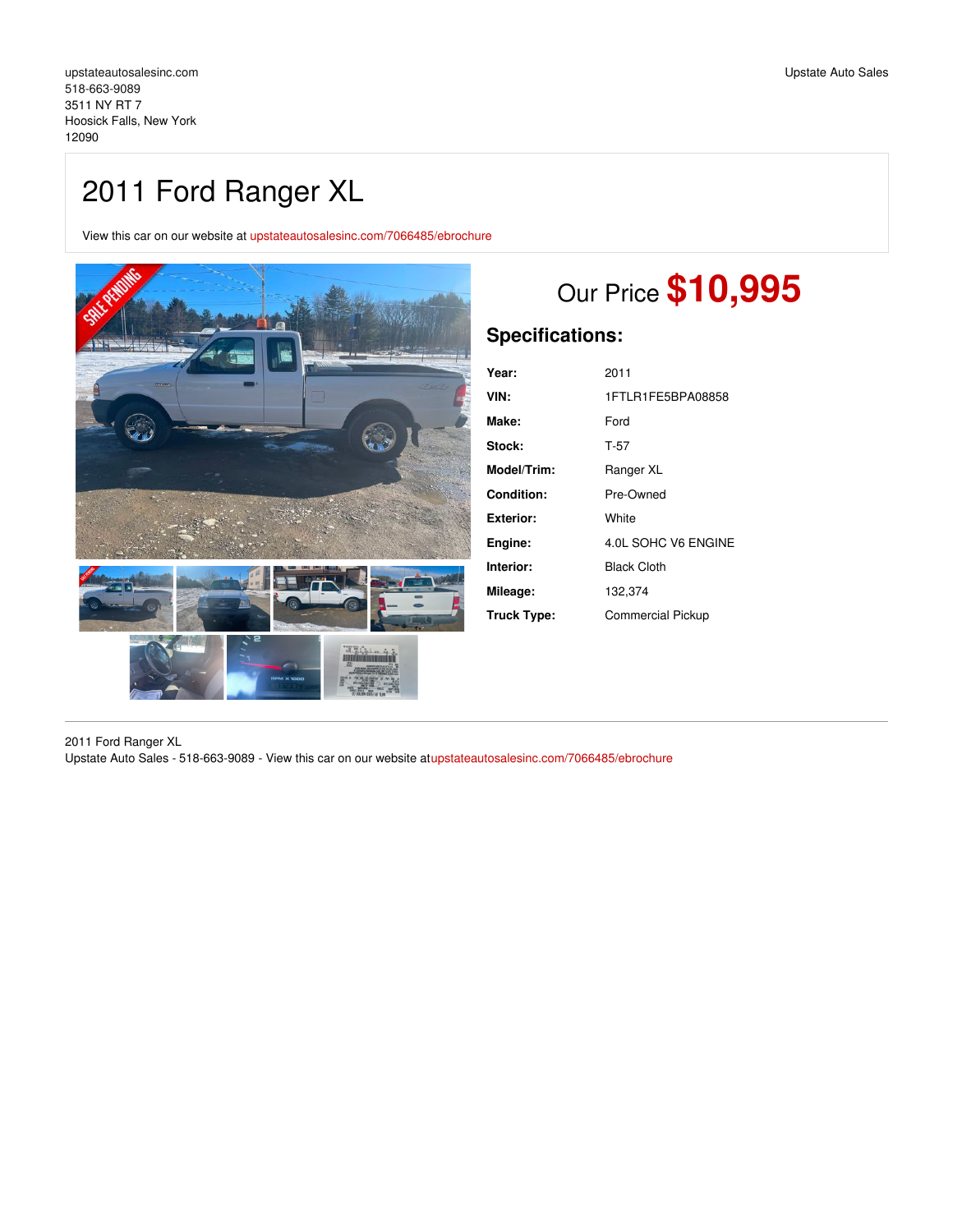

2011 Ford Ranger XL

Upstate Auto Sales - 518-663-9089 - View this car on our website a[tupstateautosalesinc.com/7066485/ebrochure](https://upstateautosalesinc.com/vehicle/7066485/2011-ford-ranger-xl-hoosick-falls-new-york-12090/7066485/ebrochure)